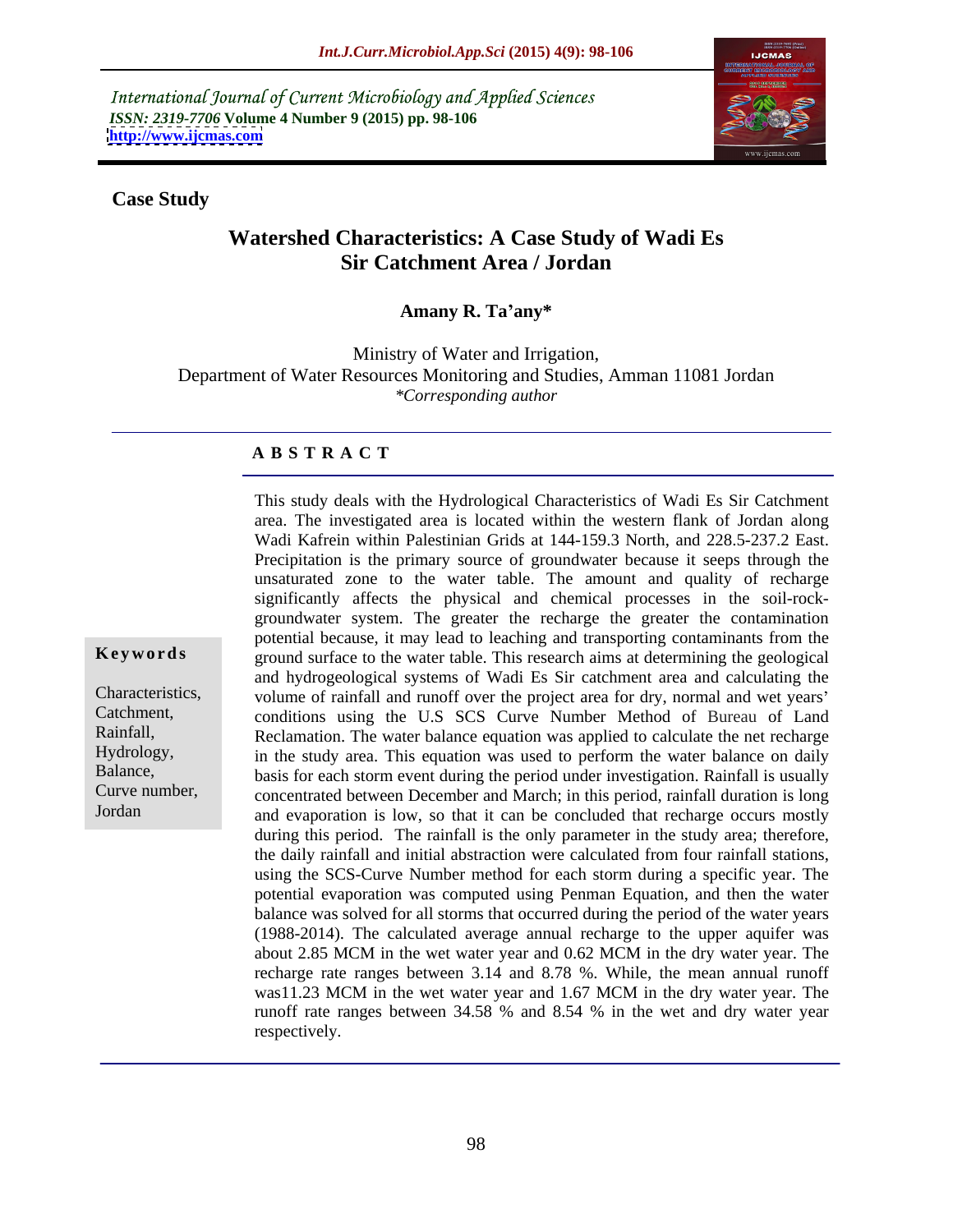The total area of Jordan approximately Dam.  $89,400$  Km<sup>2</sup> with population of 5.98 million living in about 20 % of the total area, the population growth rate is about  $2.2$  % (DOS) 2003). More than 90 % of the country lands precipitation ranges from less than 50 mm in the north. The country climate ranges from The rainy season is between October and May with 80 % of the annual rainfall occurring between December and March

country among the world. The available water resources per capita decreased from 3600 m3/cap/year in 1946 to 145 m3/cap/ year in 2008 and projected to decrease to about 90 m3/cap/ year in 2025 (MWI, 2011). Study area

Due to water scarcity, it is believed that water resources can be developed through adaptation of non-conventional water such as wastewater treatment technologies to and 228.5 237.2 East (Figure 1). Wadi Es provide extra water recourses and it is considered as part of the country's water supply-demand budget. In Jordan, the volume of treated wastewater produced in 2005 reached 82 MCM per year of which about 785 m amsl at area adjacent to Na'ur about 95% is reused for irrigation, however, it was reported that around 2 MCM of the catchment, averaging 550 mm/year, may treated wastewater produced from Kherbit Es Samra recharge the groundwater resources in Zarqa basin (Hadadin and Bdour, 2005).

Wadi Es Sir Wastewater treatment plant (WWTP) is located at the lower reach part of the catchment area. This plant treats wastewater produced from Al Bayader and Wadi Es-Es Sir discharge the treated water

**Introduction** directly to Wadi Es Sir, Wadi Bukath, and finally downstream into the Wadi Kafrein Dam.

population growth rate is about 2.2 % (DOS classified as dry areas. The annual and rising incomes have brought increased the south and desert to more than 500 mm in the most important problem facing the world hot and dry summer to variable cool winter. ago. This issue is still increasing to be at the (JMD, 2010). environment. In view of the increasing Jordan classified as the fourth scarce water general and Wadi Es Sir Area, in particular Municipal and industrial water requirements have increased sharply, as the population has increased and increasing urbanization demands for water. Pollution is considered the most important problem facing the world in general and Jordan in particular long time top of all problems, which needs a scientific solution as soon, as possible to protect of the water resources and the surrounded interest for water resources in Jordan in to meet the rapidly growing demands, it is crucial to make water resources assessment and to protect the water from deterioration is becoming necessary.

## **Study area**

The investigated site is located within the western flank of Jordan along Wadi Kafrein within Palestinian Grids at 144-159.3 North, Sir drains an area west of Amman and covers an area of about  $73.77 \text{ km}^2$  lying at <sup>2</sup> lying of lying at elevations ranging from 1093 m above the mean sea level (amsl) at Khilda town to about 785 m amsl at area adjacent to Na'ur town. Precipitation in the western parts of the catchment, averaging 550 mm/year, may fall in the form of snow, whereas in the eastern parts the average decreases to less than 300 mm/year and falls completely in the form of rain.

The potential evaporation ranges from 2700 mm/year in the eastern parts to 2400 mm/year in the western parts. The average discharge of Wadi Es Sir catchment area is about 2.6 MCM/year, (MoE, 2006). In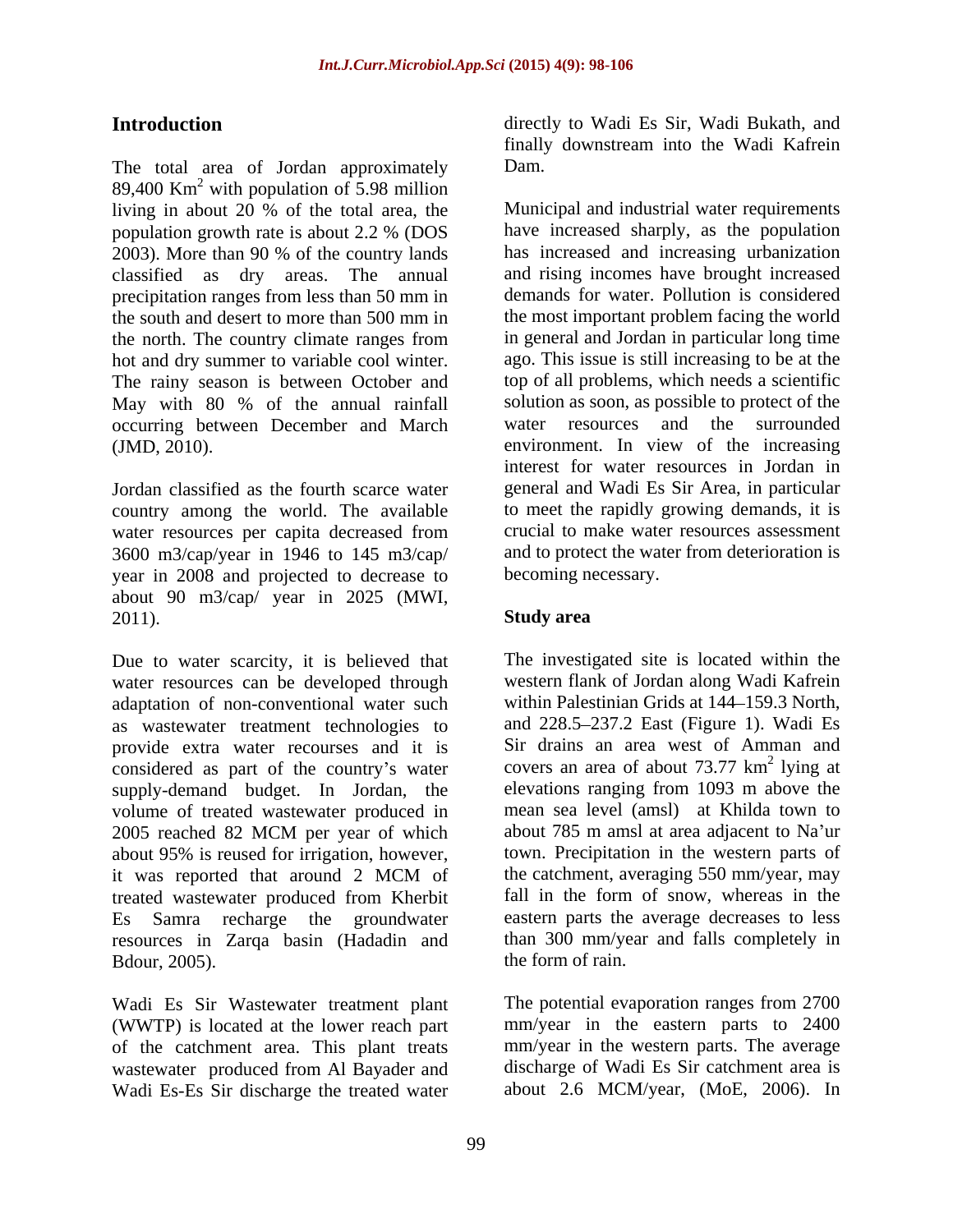The Kafrein Dam was built in 1968 on an of the Ajlun Group (A5/6) must be area of about 800 ha with a capacity of 4.8 MCM and raised in 1994 to increase the capacity of the dam up to 8.4 MCM from The specific capacity of the aquifer system wadi Kafrein and Wadi Es Sir Treatment in the study area is determined to be in the Plant. This dam now serves as a storage range of  $0.01-250$  m<sup>2</sup>/hr in few wells it goes facility for irrigating downstream lands. The  $\mu$  to 6200 m<sup>2</sup>/hr. The transmissibility reservoir provides water to the Hisban / ranges between 0.1 to 100.000  $\text{m}^2/\text{day}$ , and

## **Geology and hydrogeology**

The geologic materials underlying a watershed are one of the most salient There are four rainfall stations in the study features influencing the hydrologic flow area; all stations measure the daily rainfall, regime. The rate of flow of both surface and and two of them have rainfall recorders, subsurface water are dependent upon the giving hourly rainfall events. The nature of the material in the path of flow. distribution of rainfall over the study area nature of the material in the path of flow. distribution of rainfall over the study area Certain basic geologic investigations are needed prior to intensive research. Geologic Thiessen polygon technique and Isohyetal maps and cross sections are also needed to method. aid in accurate interpretations of groundwater movement and storage, stream transmission losses, infiltration rates, and

dolomites, marls and cherts. The areal<br>distribution of the outcropping formation of **Runoff** distribution of the outcropping formation of the watershed area is shown in figure 2. In this study area, the silicified limestone of A7 There are no gauging stations located in limestone formation has a good potential Wadi Es Sir Catchment Area. Therefore, to

addition, Wadi Es Sir and Hussein Medical solution channels, fractures and its large Centre wastewater treatment plants end up thickness. Infiltration is controlled by the in Wadi Kafrein or its tributary wadis. In the steep slopes, but is quite good due to catchment area different towns and villages, relatively high rainfall in the area. The like Wadi Es Sir and Na'ur. These two main limestone of the A1 Formation is good cities and villages discharge their wastes aquifer. Facious changes with the A4 along Wadi Kafrein or its tributaries. limestone formation limit its potential. The marls and marl limestones of the remainder considered as aquicludes.

Kafrein irrigation project. the hydraulic conductivity ranges between **Materials and Methods** Similar values are also found by Salameh The specific capacity of the aquifer system  $^{2}/$ hr in four wells it goes /hr in few wells it goes /hr. The transmissibility  $^{2}/\text{day}$  and /day, and  $2.9*10^{-8}$  to  $3.25*10^{-2}$  m/s (Salem, 1984). (1980) and Rimawi (1985).

### **Determination of the areal rainfall**

giving hourly rainfall events. The was represented in two methods; these are method.

groundwater quality. In this method, it is assumed that the point The study area is covered by the Cretaceous areal rainfall in its polygon, or its area of rocks, which are subdivided into two main rainfall influence. Figure 3 shows the sequences. The Lower Cretaceous sandstone Thiessen polygons for the catchment area. sequence (Kurnub) which is overlain by The rainfall distribution and water year marine Upper Cretaceous limestone, conditions are listed in table 1. Thiessen polygon was applied to estimate the areal rainfall for each considered storm. rainfall at the station is representing the

## **Runoff**

because of extensive development of estimate the runoffwhich may occur in the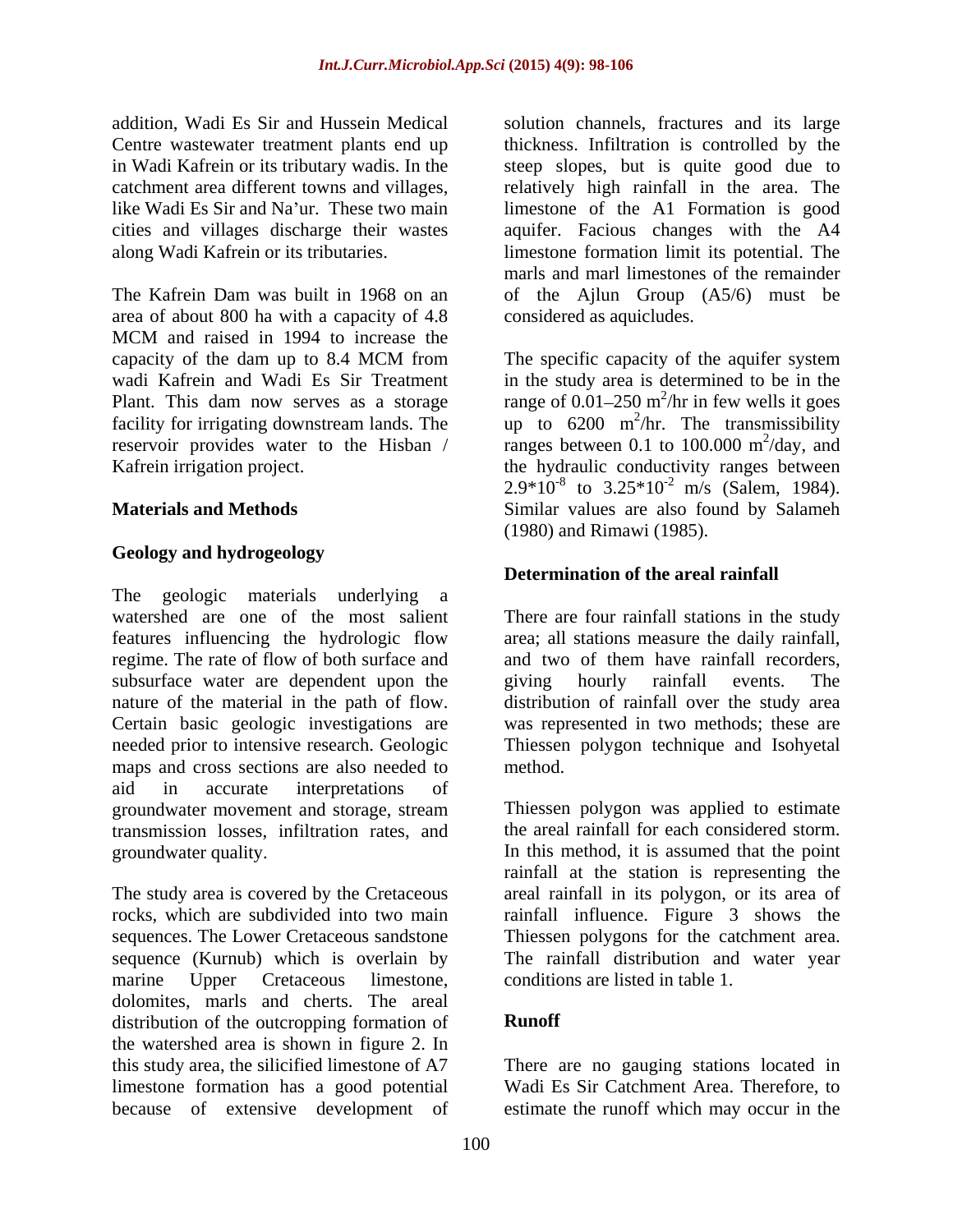winter season, the US Soil conservation Evapotranspiration services method (SCS), (Wanielista, 1990), was applied to calculate the runoff occurred The purpose of calculating the from different storms of normal condition. initial abstraction of rainfall and the land aquifer system (A7). The potential

The first step for the use of the SCS model follows: was to estimate the volume of direct of runoff, (Q), in inches.

Q = (P - Ia) <sup>2</sup> / (P- Ia + S) .. .  $(m)$  where:

Q: is the accumulated depth of runoff in  $\frac{1}{100}$ . inches.<br>  $\frac{1}{2}$  inches.<br>  $\frac{1}{2}$  inches.<br>  $\frac{1}{2}$  inches.<br>  $\frac{1}{2}$  inches.<br>  $\frac{1}{2}$  in  $\frac{1}{2}$  in  $\frac{1}{2}$  in  $\frac{1}{2}$  in  $\frac{1}{2}$  in  $\frac{1}{2}$  in  $\frac{1}{2}$  in  $\frac{1}{2}$  in  $\frac{1}{2}$  in  $\frac{1}{2}$  in  $\frac{1}{$ 

P: is the accumulated depth of storm rainfall in inches.

Ia: is the depth of the initial abstraction in

Also the relation between initial abstraction  $(I_a)$  and potential abstraction (S) was derived<br>tual evaporation from rainfall, the from the studies of different watersheds in the United States of America as,

Ia = 0.2 S .. .. (2)

The above equation for the accumulated runoff is formulated as:

$$
Q = (P - 0.2 S)^{2} / (P + 0.8 S) \dots (3)
$$

The relation between the Curve Number (CN) And S was established by (Wanielista,

S = (1000 / CN) - 10 . (4)

These universal equations are the basis of the runoff model used in this study where the flows were derived.

#### **Evapotranspiration**

This method takes in consideration the Catchment area is to estimate the direct antecedent moisture conditions (AMC), the recharge into the groundwater of the Upper use. evapotranspiration was calculated using The purpose of calculating the evapotranspiration in Wadi Es Sir aquifer system (A7). The potential Turc Equations. This equation is written as follows:

$$
E = P / (\sqrt{0.9 + (P^2 / f(t)^2)})
$$
 (Turc, 1955)

### **Where:**

Where:  $\sum_{n=1}^{\infty}$  is a set of  $\sum_{n=1}^{\infty}$  if  $\sum_{n=1}^{\infty}$  is  $\sum_{n=1}^{\infty}$  if  $\sum_{n=1}^{\infty}$  if  $\sum_{n=1}^{\infty}$  if  $\sum_{n=1}^{\infty}$  if  $\sum_{n=1}^{\infty}$  if  $\sum_{n=1}^{\infty}$  if  $\sum_{n=1}^{\infty}$  if  $\sum_{n=1}^{\infty}$  if  $\sum_{n=1$ E: the annual actual evaporation (mm)

P: the average annual precipitation (mm)

T: the temperature function, which is equal to,

 $f(t) = 300 + 25 t + 0.05 t^3$ 

at the depth of the linear abstraction in<br>
were needed for the computation of the<br>
were needed for the computation of the I<sub>a</sub> and S are related to soil cover conditions. potential evapotranspiration had been The essential climatological data, which potential evapotranspiration had been collected from Ministry of water and irrigation (MWI) files. In order to obtain the actual evaporation from rainfall, the potential evaporation was calculated during the occurrence of the rainfall storm.

### **Results and Discussion**

Q = (P 0.2 S) 2 / (P + 0.8 S) ... (3)  $1990$ ) as,  $12.7$  and  $12.7$  and  $12.7$  and  $12.7$  and  $12.7$  and  $12.7$  and  $12.7$  and  $12.7$  and  $12.7$  and  $12.7$  and  $12.7$  and  $12.7$  and  $12.7$  and  $12.7$  and  $12.7$  and  $12.7$  and  $12.7$  and  $12.7$  and  $12.7$  and The occurrence of large springs generally, depends chiefly on the kind of rocks that yield water. Limestone and extrusive volcanic rocks are the main sources of the large springs in Jordan. The volcanic rock is chiefly basalt that was greatly jointed and broken at the time it solidified; large springs may also issue from sandstone rocks. The limestone is the main source of the major springs in the study area.

> The rate and quantity of water that infiltrates into the ground is a function of soil type, soil moist is permeability, ground cover,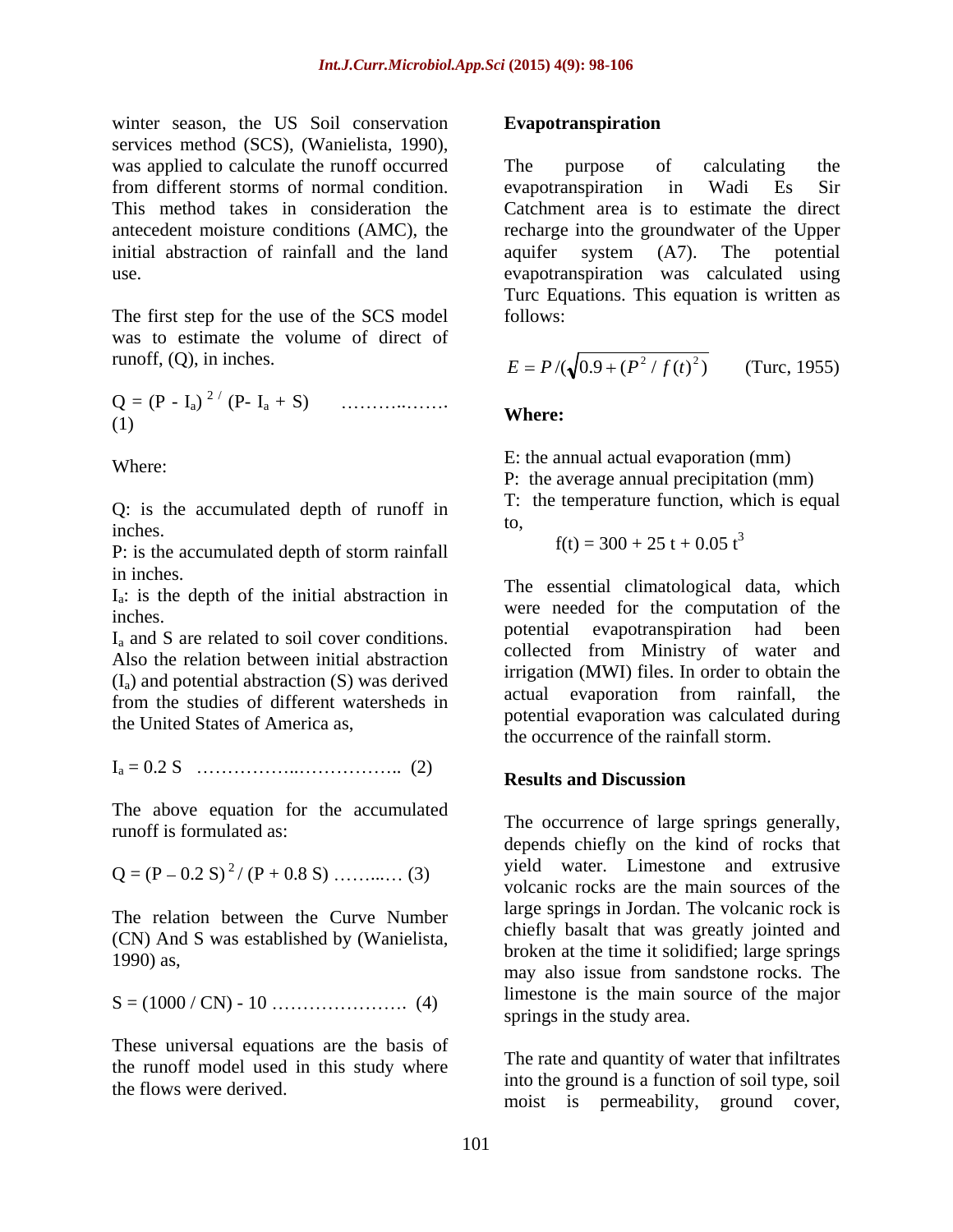drainage conditions and duration of rainfall. Worth to see here that if the storm is less It is well known that when water reaches the surface of a soil, a part of it seeps into the soil; this movement of water through the soil surface is known as infiltration and plays a significant role in the runoff process. Hence, infiltration is the primary step in the natural

Runoff is a function of precipitation, soils, 152.21 mm or 11.23 MCM in wet water ground cover, elevation of catchments and year. The long-term average runoff is 55.78 slope; of these factors, precipitation is the mm or 4.12 MCM, which forms 15.46 % of most variable (Gupta, 1979). As mentioned previously, there are no gauging stations in the study area up to date. Accordingly, runoff is calculated using the SCS Curve floods occur between November and March Number Method, which relates storm runoff and no significant floods occur in October to rainfall by a relationship that depends and May. After that, the evaporation for wet, primarily upon the potential abstraction of normal and dry condition was calculated water by soil storage. High potential abstraction means less runoff for a given rainfall, represented by a lower curve calculated long-term evaporation rates

The curve number of the study area is year. estimated to be (60), derived from the soil

$$
CN = 60
$$
  
\n
$$
S = 1000/CN - 10
$$
  
\n
$$
S = 1000/60 - 10 = 6.667
$$
 inches

 $Ia = 0.2 S$ 

 $Q = (P - 0.2(169.33))^2 / (P + 0.8(169.33))$  established as:  $Q = (P - 33.86)^2 / (P + (135.46))$ 

This formula was used to estimate the runoff from each effective storm for wet, normal and dry condition using storm analysis. It is

worth to see here that if the storm is less than the initial abstraction that means no runoff will be occurred.

infiltration is the primary step in the natural and dry conditions. It is seen that the annual ground recharge. runoff ranges between 22.7 mm or 1.68 Table 2 summarizes the annual runoff for Wadi Es Sir catchment area for wet, normal MCM in the dry water year and between 152.21 mm or 11.23 MCM in wet water mm or 4.12 MCM, which forms 15.46 % of the annual rainfall.

number. The ranges between 56.64 % in the wet water According to this calculation, the heaviest using Turc formula and the results of these calculations are shown in table 2. The year, and more than 88 % in the dry water year.

classification, and the use of topographic The "Water Budget Approach" was used to maps. calculate the annual recharge in the study  $CN = 60$  area. The only measured parameter in this  $S = 1000/CN - 10$  approach is the rainfall; evaporation and  $S = 1000/60 - 10 = 6.667$  inches runoff were calculated using Turc and SCS The initial abstraction prior the runoff is, the infiltration rate was solved for wet, dry Curve Number method respectively. Then, and normal conditions.

 $Ia = 0.2*(6.667) = (1.333)$  inches<br>  $Ia = 1.333 * 25.4 = 33.86$  mm evapotranspiration is calculated adequately.  $Ia = 1.333 * 25.4 = 33.86$  mm evapotranspiration is calculated adequately, The runoff formula becomes abstractions are properly determined, then Under the assumption that the as well as, the runoff and the initial the following water balance equation can be established as:

> $S = P - (R + E) \pm I_a$ Where: where  $\sim$

 $\Delta S$ : the change of groundwater storage or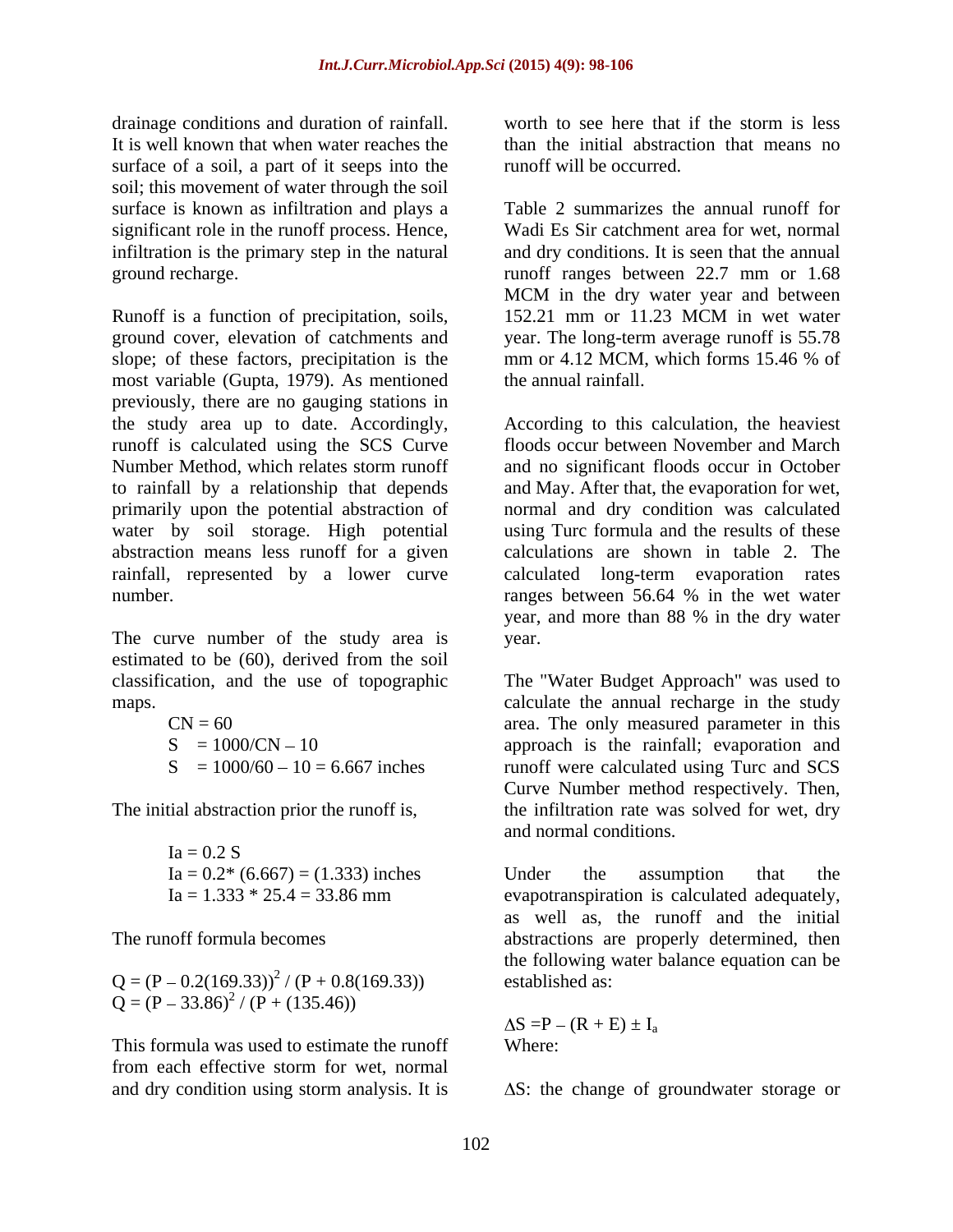The calculated amount of recharge for the completely studied area was about 24.98

recharge (mm). mm, which forms about 6.94 % of the total P: the precipitation in (mm). The recharge rates ranged between E: evapotranspiration in (mm). 3.14 % I the dry water year and 8.78 % in R: runoff in (mm) the wet water year condition. The results of Ia: initial abstraction in (mm). recharge calculations for the main stations in the study area are shown in table 2.

| Water     |         |               |       |             | <b>Months</b> |       |                |                  |        | Water            |
|-----------|---------|---------------|-------|-------------|---------------|-------|----------------|------------------|--------|------------------|
| Year      |         |               |       |             |               |       |                |                  |        | Year             |
|           | Oct     | <b>Nov</b>    | Dec   | Jan         | Feb           | Mar   |                | Apr   May        | Annual | <b>Condition</b> |
| 1988/1989 | 9.3     | 19.2          | 142.2 | 60.3        | 50.6          | 87.9  | 0.0            | $0.0\,$          | 369.6  | <b>Normal</b>    |
| 1989/1990 | 2.4     | 26.6          | 50.4  | 129.3       | 59.4          | 60.0  | $ 48.4\rangle$ | $0.0\,$          | 376.5  | <b>Normal</b>    |
| 1990/1991 |         | 18.4          |       | 135.3       | 66.8          | 117.9 | 15.1           |                  | 363.1  | <b>Normal</b>    |
| 1991/1992 | 5.8     | 82.5          | 300.2 | 136.3       | 288.8         | 36.9  | 0.0            | -4.4             | 854.9  | Wet              |
| 1992/1993 |         | 70.4          | 149.6 | 104.9       | 88.5          | 20.5  | 0.0            | 6.7              | 440.6  | Wet              |
| 1993/1994 | 4.5     |               | 19.   | 118.2       | 58.4          | 44.9  | 4.2            | 0.3              | 263.0  | Dry              |
| 1994/1995 | 32.0    | 149.1         |       | 12.0        | 57.2          | 17.9  | 11.3           | $0.0\,$          | 388.4  | <b>Normal</b>    |
| 1995/1996 |         | 16.4          | 21.6  | 121.1       |               | 98.4  | 14.9           | 0.0              | 286.5  | Dry              |
| 1996/1997 | 10.5    | 7.5           | 49.9  | 129.6       | 130.9         | 72.5  | 3.2            | 8.4              | 412.5  | Wet              |
| 1997/1998 | 18.7    | 26.8          | 92.6  | 95.1        | 37.1          | 87.0  | 0.5            | 0.5              | 358.4  | <b>Normal</b>    |
| 1998/1999 | 0.5     | 0.6           |       | 57.7        | 69.6          | 16.0  | 8.9            | $0.0\,$          | 154.4  | Dry              |
| 1999/2000 |         |               | 9.4   | 144.4       | 45.4          | 58.3  | 0.1            | $0.0\,$          | 259.1  | Dry              |
| 2000/2001 | 16.5    | 2.9           | 108.6 | 62.2        | 44.1          | 5.6   | 5.4            | 12.              | 257.3  | Dry              |
| 2001/2002 |         | 45.7          | 99.6  | 156.9       | 67.8          | 73.7  | 34.1           | 1.9              | 485.9  | Wet              |
| 2002/2003 | 6.6     | 21.8          | 141.8 | 43.7        | 188.6         | 118.4 | 17.4           | $0.0\,$          | 538.4  | Wet              |
| 2003/2004 |         | 8.8           | 65.0  | 89.5        | 39.8          | 24.4  |                | 0.8              | 230.0  | Dry              |
|           |         | 103.9         | 32.8  | 122.6       | 75.9          | 35.8  | 5.9            | 2.0              | 379.4  |                  |
| 2004/2005 | $0.4\,$ |               |       |             |               |       |                |                  |        | <b>Normal</b>    |
| 2005/2006 |         | 20.2          | 53.8  | 48.1        | 57.5          | 5.1   | 95.6           | 0.0 <sub>1</sub> | 280.9  | Dry              |
| 2006/2007 | 9.5     | $\sqrt{10.4}$ | 62.7  | <b>99.0</b> | 78.8          | 85.9  | 10.8           | 3,4              | 360.6  | <b>Normal</b>    |
| 2007/2008 |         | 43.3          | 24.5  | 66.7        | 73.5          |       | 0.0            | 0.1              | 210.4  | Dry              |
| 2008/2009 | 28.4    | 0.5           | 28.6  | 13.9        | 143.7         | 127.2 | 3.3            | $0.0\,$          | 345.6  | <b>Normal</b>    |
| 2009/2010 | 16.5    | 73.6          | 97.1  | 76.6        | 201.4         | 9.8   | 0.0            | $0.6^{\circ}$    | 475.5  | Wet              |
| 2010/2011 | 7.3     | $0.0\,$       | 56.8  | 101.2       | 61.8          | 40.9  | 24.7           | 11.9             | 304.6  | <b>Normal</b>    |
| 2011/2012 |         | 57.8          | 58.2  | 124.9       | 107.5         | 91.7  | $\bf0.0$       | $\bf{0.0}$       | 440.1  | Wet              |
| 2012/2013 |         | 31.9          | 73.7  | 191.4       | 40.6          | 0.3   |                | 3.6              | 353.6  | <b>Normal</b>    |
| 2013/2014 | 0.2     | 18.4          | 136.4 | 0.9         | 4.3           | 77.3  | 0.0            | 28.4             | 265.8  | Dry              |
| Average   | 7.1     | 33.5          | 76.4  | 93.9        | 82.8          | 55.1  | 12.4           | 3.3              | 363.7  | <b>Normal</b>    |

**Table.1** Monthly and annual rainfall in (mm) for the whole catchment area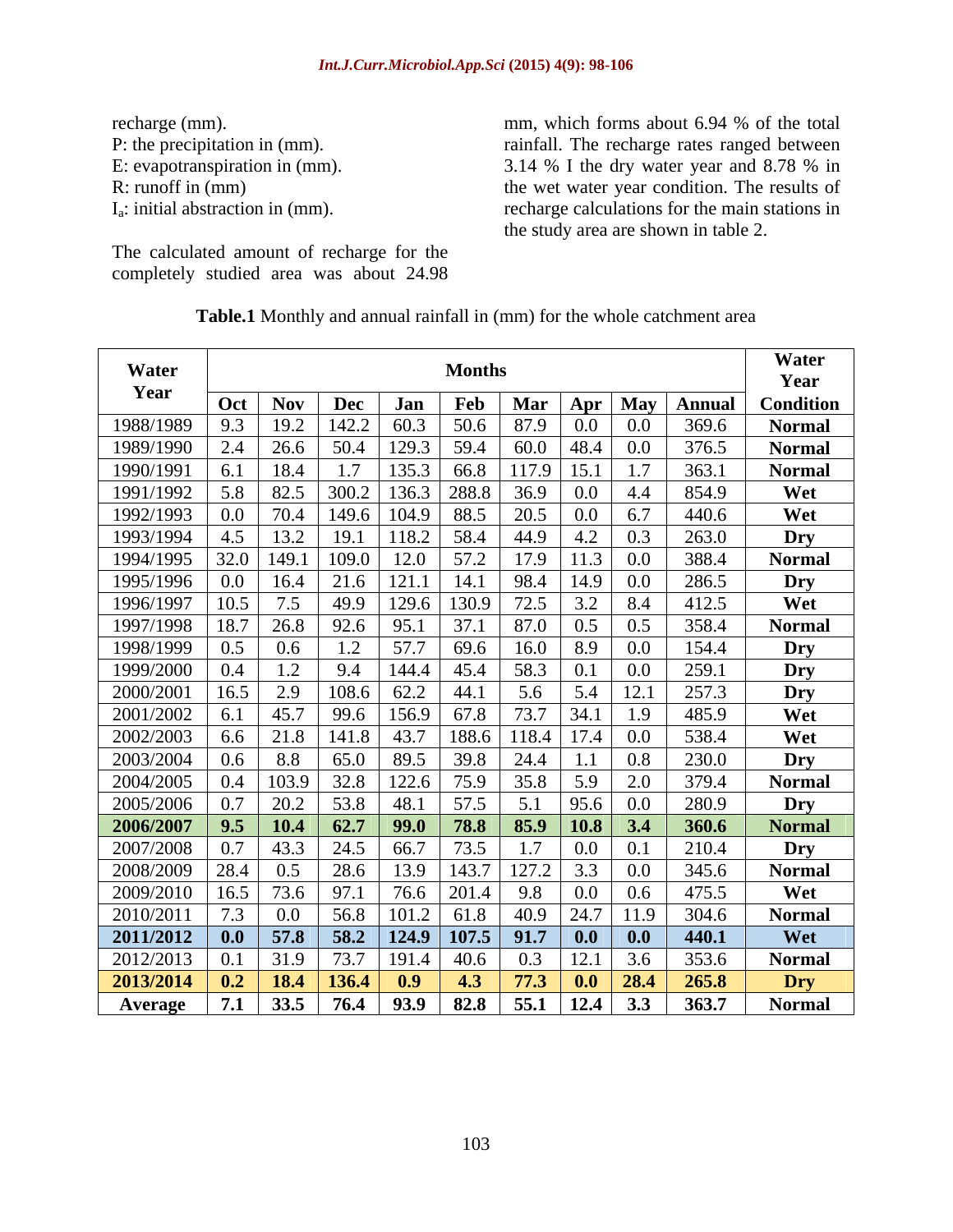|                        | Annual   | Annual           | Annua'      | Annua    | <b>Runott</b> | Evaporation   Recharge |       |
|------------------------|----------|------------------|-------------|----------|---------------|------------------------|-------|
| <b>Whole Catchment</b> | Rainfall | Runoff           | Evaporation | Recharge | Rate          | Rate                   | Rate  |
|                        | (mm      | (mm)             | (mm)        | (mm)     |               |                        | (0/2) |
| Wet Year Condition     | 440.     | 152.21           | 249.28      | 38.61    | 34.58         | 56.64                  | 8.78  |
| Normal Year Condition  | 360.6    | 55.78            | 239.84      | 24.98    | 15.46         | 77.6                   | 6.94  |
| Dry Year Condition     | 265.8    | 22.7<br><u>_</u> | 214.76      | 8.34     | 8.54          | 88.32                  | 3.14  |

**Table.2** Direct recharge for the whole W. Es Sir Catchment area





**Figure.2** Geological Map of Wadi Es Sir Catchment Area

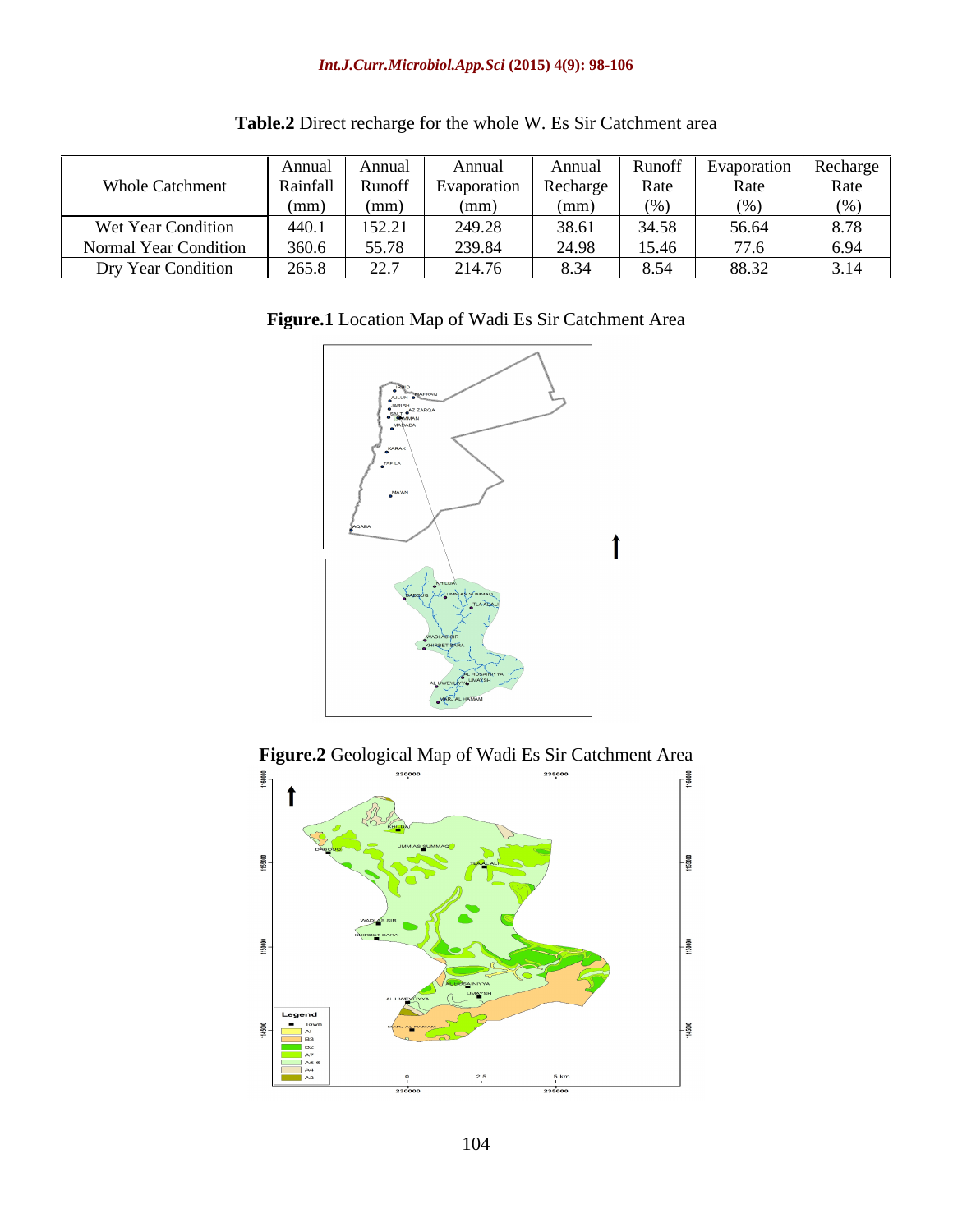

**Figure.3** Thiessen Polygon network of Wadi Es Sir catchment area

in the study area up to date. Accordingly, Isohyethal Method. The average annual runoff is calculated using the SCS Curve rainfall was calculated to be about 363.3 mm Number Method, which relates storm runoff using Thiessen polygons technique and the to rainfall by a relationship that depends primarily upon the potential abstraction of water by soil storage. High potential abstraction means less runoff for a given runoff ranges between 22.7 mm or 1.68 rainfall, represented by a lower curve MCM in the dry water year and between

area was represented in two methods; these

In conclusion, there are no gauging stations are Thiessen polygon technique and number. 152.21 mm or 11.23 MCM in wet water The distribution of rainfall over the study mm or 4.12 MCM, which forms 15.46 % of are Thiessen polygon technique and maximum annual rainfall for the whole catchment area was recorded in 1991/1992 water year and was 854.96 mm. The annual year. The long-term average runoff is 55.78 mm or 4.12 MCM, which forms 15.46 % of the annual rainfall.